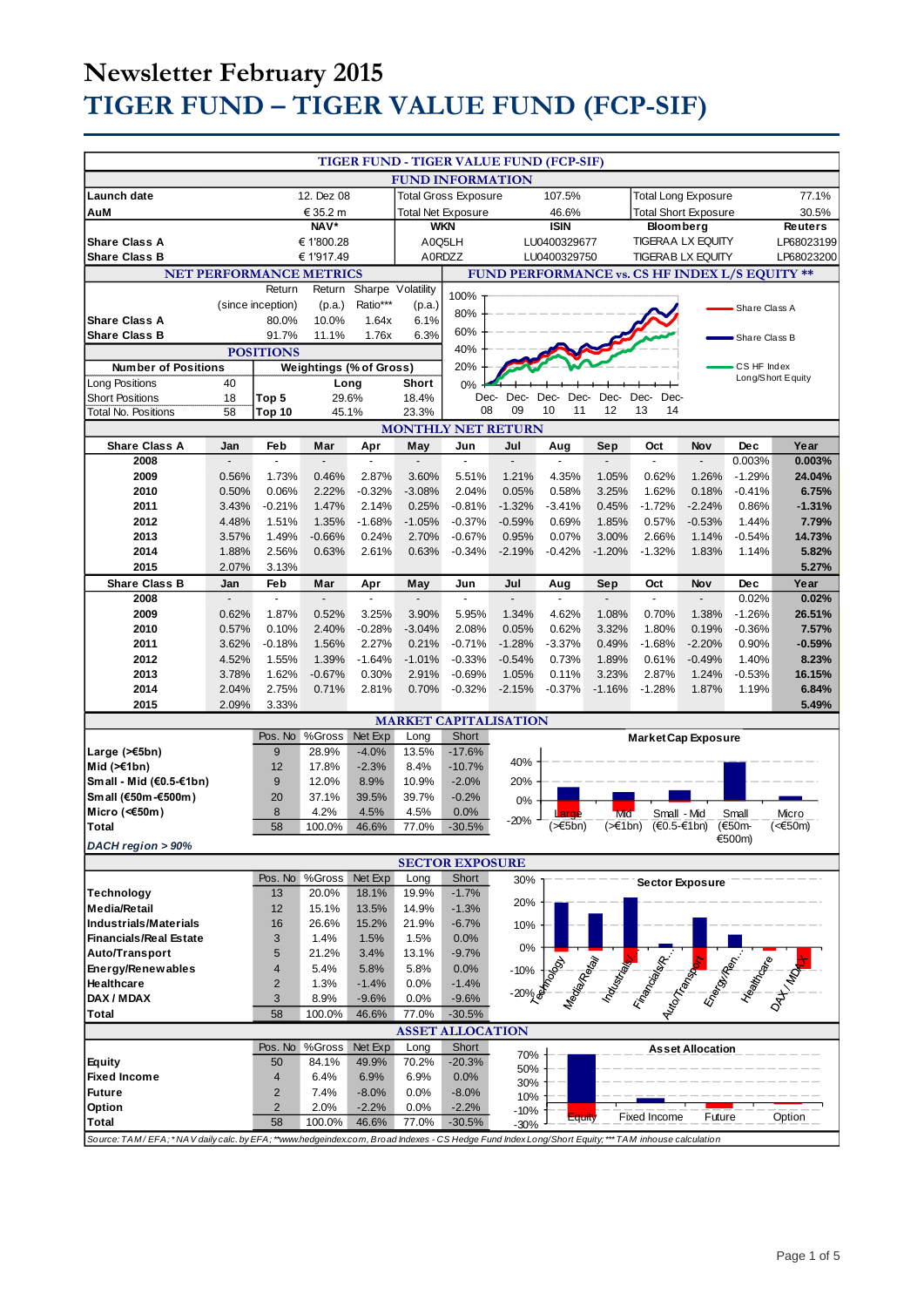## **Tiger Value Fund – February 2015**

### **O Returns: +3.13% (class A)/+3.33% (class B)**

In February, the Tiger Value Fund had a positive net return of +3.13% for share class A and +3.33% for share class B, making a cumulative positive net return of  $+5.27\%/+5.49\%$  year-to-date and  $+80.0\%/+91.7\%$  since inception (share class A/B).

### **O Commentary: solid performance but difficult environment for shorts**

We started the month with around 39% adj. net exposure (47.7% incl. fixed income linked investments) and increased the exposure to around 55% driven by new investment ideas and short covering. In addition, we booked significant profits on some investments and added single shorts as well as index hedges by the middle of February. At the end of the month our adjusted net exposure was nearly unchanged at 40.2% (46.6% incl. fixed income linked investments) compared to 31 January 2015.

Our top performers and contributors were Aareal (+120bp), BMW (+118bp), RHI (+93bp), Ferratum (+67bp), Zeal Networks (+37bp), Braas Monier (+29bp) and FACC (+28bp). We scaled out some RHI shares after its strong year-to-date performance of 35% and locked-in our profits at Aareal Bank after our catalysts materialized and the stock performed 25% since we enter the position.

On the negative side some of our short positions didn't work and we had to cover those positions according to our stop loss rules, but are likely to re-enter some of these shorts ahead of potential negative catalysts. Although we still believe the fundamental case for many of our short positions, in the current market environment profit warnings don't work well as too many investors are keen to increase their equity exposures and disregard the poor short term outlook and structural issues. The market environment makes it quite difficult to book profits on single shorts. As a consequence we are likely to stay away from crowded shorts. Overall our hedging and catalyst shorts burdened the performance by 187bp and our index hedges by 27bp in February.

#### **O Discussion: Ferratum – strong growth and catalysts ahead**

We participated in the recent IPO of Ferratum (MarketCap of Eur 400m), a top European mobile lender for microloans with a strong 10 year track record. The company is currently active in 20 countries and plans to roll-out another 10 countries in the medium term. Ferratum applies an in-house big data scoring system which has worked very well over the last years rejecting more than 70% of all loan applications. This and a state-of-the-art debt collection management allows for industry leading loan impairments of only 7% (vs. industry of 8%). The company´s microloan business model is highly attractive as it offers approximately 70% gross margins and is currently growing with 40% year-overyear. In addition, the management plans to roll-out new products such as larger loans, deposit business (to fund loan volume growth), a mobile banking and peer-to-peer lending platform over the next months. These expansions of the business are seen as the key catalysts for the stock which will give the company even more growth momentum over the next years.

We also like the fact that the company has an office in Zug and is running its servers (key business risk) from Switzerland, one of the best locations to protect data and ensure smooth operations. With the roll-out of additional countries and products it´s likely that the company will significantly exceed its current revenue growth run rate of approximately 40% p.a. Given the strong revenue growth and high operating leverage the EBIT should grow disproportionately strong. After we helped some investors to enter a position at a 10% IPO price premium we are likely to keep our current position to participate from the strong growth and upside potential in the coming years.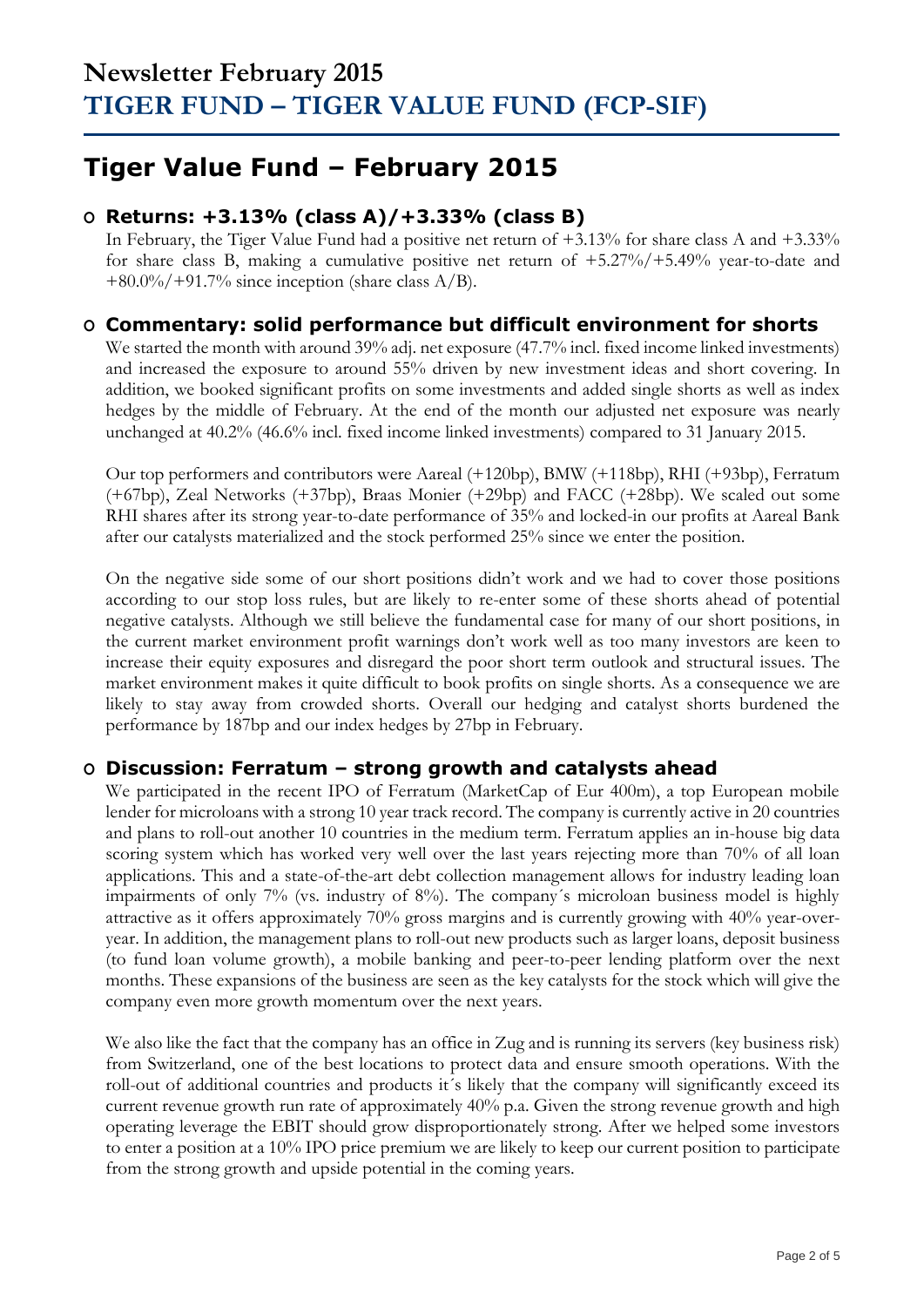### **O Outlook: Front running the ECB**

In February the DAX rose by another +6.6% making the YTD return an amazing +16%. Even the broader Stoxx 600 Europe index was up +6.9% in February and +14.5% YTD. Considering that 2015 consensus earnings growth have been revised down from 11.5% to 7.3%, the entire rally has again been driven by an incredible +19% multiple expansion. The 2015 Price to earnings ratio (PE) for Stoxx600 now stands at a record 16.5x. Hence, it's quite clear that the latest leg up in the markets are purely driven by a lowering of the implied discount rate by the market front running the launch of ECB QE in March. With the 10 year German bund yield at 0.33% and even Portugal's 10 year yield at 1.79% (even below the US 10 year yield), European equities are still cheap relative to bond yields but on an absolute valuation basis equities are at record valuations. Nevertheless, looking under the surface, there are a lot of stocks in our universe which are barely up while others have performed 30-50% in the yearto-date.

Considering our relatively cautious view on the European and global economy, we believe interest rates are likely to remain low for a considerable period of time which will support current equity valuations. Nevertheless, these high valuations of some industries will actually give us the opportunity to eventually profit on the short side in particular once the Q1 reporting season starts and the deterioration in earnings expectations continues at some of our short candidates.

As mentioned frequently in the past, our investments are predominantly catalyst driven with a relatively minor correlation to the overall economic environment. And although the fund has performed quite well so far this year, the expected catalysts for many of our largest positions have yet to come implying still significant upside in our portfolio. Hence, while we believe the aggregate equity valuation in Europe is becoming quite stretched and have therefore increased our index hedges, we are fiercely optimistic on the potential investment returns in our portfolio.

### *The Tiger Value Fund Desk, 3rd March 2015*

**Matthias Rutsch Marc Schädler Peter Irblad**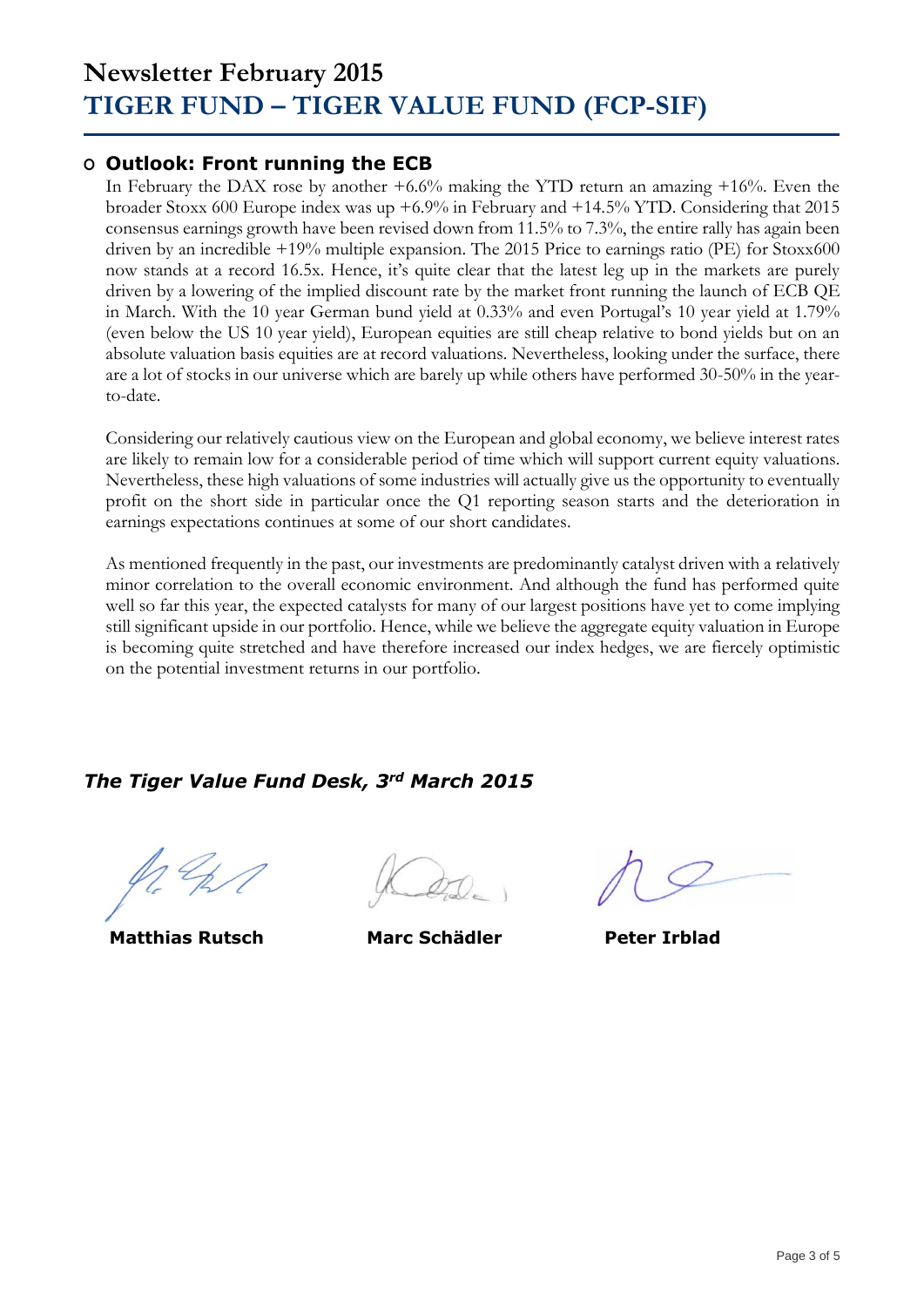#### **Objectives**

The objective is to identify undervalued companies with external catalysts and/or initiate pro-active measures to create shareholder value. The fund aims for a 5 year return of 10-15% p.a. with strong focus on capital preservation.

#### **Investment Strategy**

The Investment Advisor is a specialized fundamental European long/short equity investment manager. The investment philosophy is based on seeking out undervalued value creating companies where we see upcoming catalysts and/or value creation measures that could improve the intrinsic value of the company and drive shareholder returns. At the same time we seek to profit from identifying overvalued value destroying companies where the intrinsic value is continuously being eroded. For each position we perform a detailed analysis including a 360 degree research process and 10 point scoring system (further details are available in our DDQ of investor presentation). The managers foresee a direct dialog with the company as well as with other shareholders to support management to initiate value creating measures. Their partner network i.e. other shareholders, consultants, sector experts, media etc. will help to impact positive change.

The fund intends to engage in 30 long investments with a target net long exposure of around 50%. The geographic focus is likely to be Germany, Switzerland and Austria.

| <b>Fund Information</b>   |                             | <b>Fee Structure and Risk Management</b> |                           |
|---------------------------|-----------------------------|------------------------------------------|---------------------------|
| Currency                  | <b>EUR</b>                  | Admin/Custodian Fee                      | Up to 0.49%               |
| Legal Entity              | <b>FCP-SIF</b>              | Advisory (Mgmt) Fee                      |                           |
| <b>Fund Domicile</b>      | Luxembourg                  | Share Class A                            | $2.0\%$                   |
| <b>Fund Structure</b>     | Open-ended multi-class      | Share Class B                            | 1.5%                      |
| Style mandate             | Long/Short and Active Value | Performance Fee                          |                           |
| <b>Investment Minimum</b> |                             | Share Class A                            | 20%                       |
| Share Class A             | € 125,000                   | Share Class B                            | 15%                       |
| Share Class B             | € 5,000,000                 | Hurdle Rate                              | None                      |
| Sub. Frequency            | Monthly                     | High Water Mark                          | Yes.                      |
| Red. Frequency            | Monthly                     | Eligible Investors                       | See Issue Document        |
| <b>Redemption Notice</b>  |                             | Leverage                                 | Maximum 200% of NAV       |
| Share Class A             | 2 months                    | Fund Benchmark                           | DJ CS HF Index L/S Equity |
| Share Class B             | 6 months                    |                                          |                           |

Investors: Sales documents may not be forwarded to investors other than those who meet the 'experienced investor' requirements under the Law of 2007.

#### **Fund Advisor Details and Service Providers**

| <b>Management Company</b>     | Alceda Fund Management SA, Phone: +352 248 329-1 |
|-------------------------------|--------------------------------------------------|
| <b>Investment Advisor</b>     | Tiger Asset Management GmbH                      |
| Contact                       | Matthias Rutsch, Phone: +41 41 500 33-46         |
|                               | Peter Irblad, Phone: +41 41 500 33-45            |
|                               | Marc Schädler, Phone: +49 40 226 32 35-11        |
| Sub-Advisor                   | PHZ Privat- und Handelsbank Zürich AG            |
| Contact                       | Phone: +41 43 443 71-00                          |
| <b>Prime Broker/Custodian</b> | SEB AB / SEB SA                                  |
| Administrator                 | European Fund Administration SA                  |
| <b>Auditor</b>                | <b>PriceWaterhouseCoopers</b>                    |